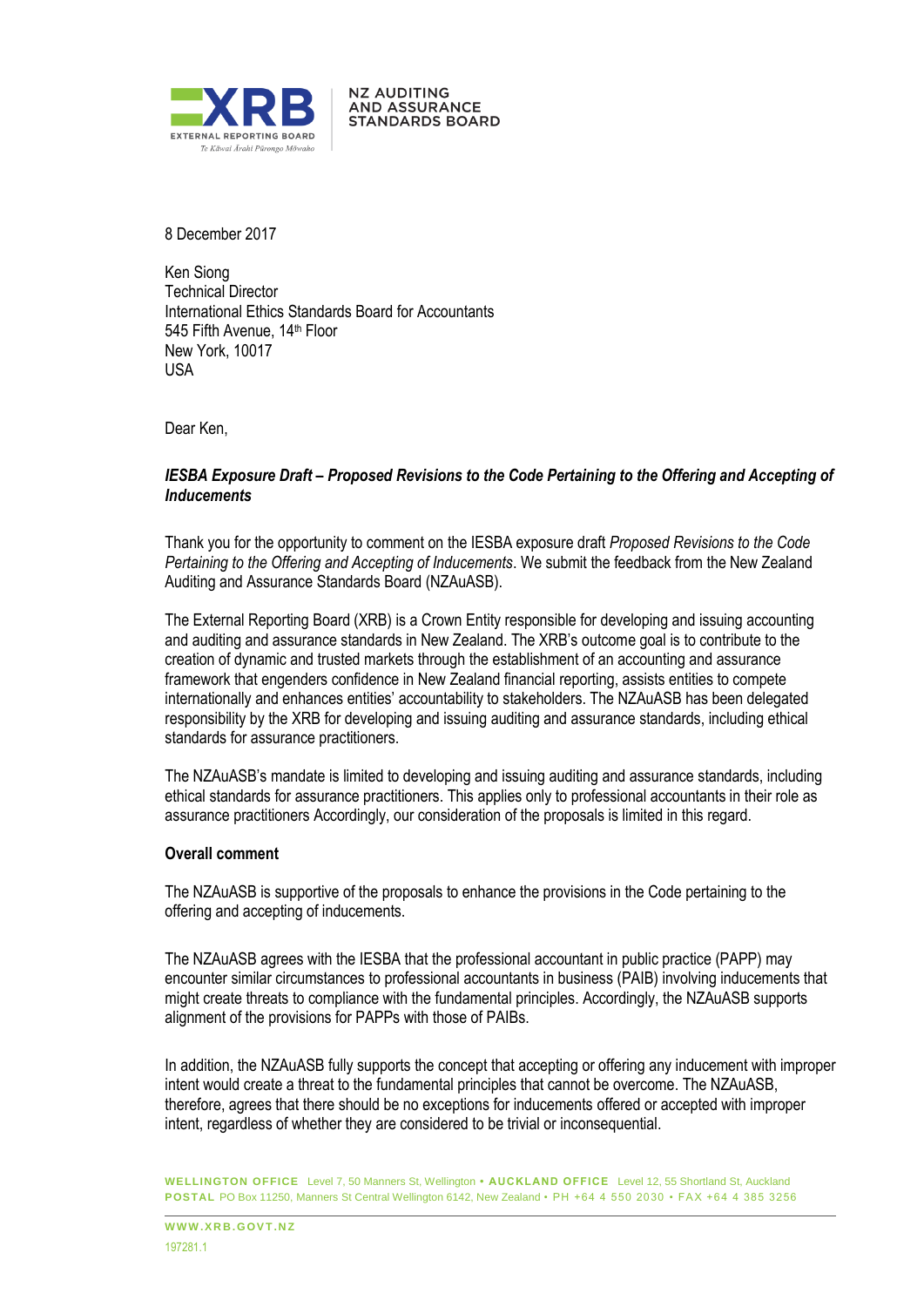As noted in our response to question 3, the NZAuASB does have concerns that the independence provisions in Parts 4A and 4B could be better aligned with the provisions in Section 340.

In formulating this response, the NZAuASB sought input from New Zealand constituents.

Should you have any queries concerning our submission please contact either myself at the address details provided below or Sylvia van Dyk (sylvia.vandyk@xrb.govt.nz).

Yours sincerely,

of In Bulmon.

# **Robert Buchanan**

**Chairman**

Email: robert@buchananlaw.co.nz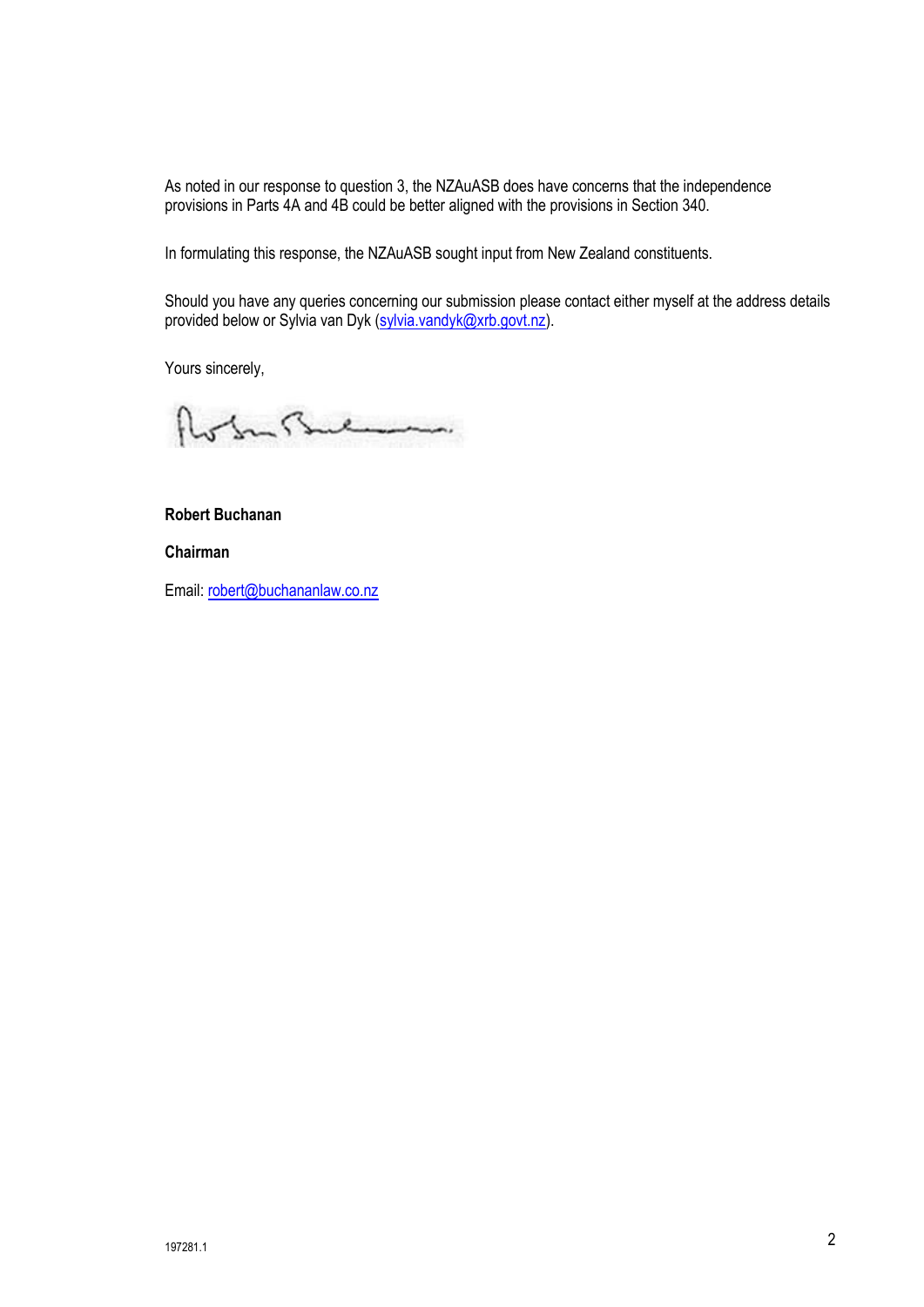

## **Submission of the New Zealand Auditing and Assurance Standards Board**

**NZ AUDITING AND ASSURANCE STANDARDS BOARD** 

**IESBA Exposure Draft** *Proposed Revisions to the Code Pertaining to the Offering and Accepting of Inducements*

#### **Schedule of Responses to the IESBA's Specific Questions**

#### *Proposed Section 250*

**1. Do respondents support the proposals in Section 250? In particular, do respondents support the proposed guidance to determine whether there is an intent to improperly influence behaviour, and how it is articulated in the proposals?**

#### **Response:**

The mandate of the NZAuASB is to set auditing and assurance standards, including professional and ethical standards, for assurance practitioners in the provision an assurance engagement. Accordingly, the NZAuASB makes no comment on the provisions applicable to professional accountants in business.

### *Proposed Section 340*

**2. Do respondents agree that the proposed provisions relating to inducements for PAPPs should be aligned with the enhanced provisions for PAIBs in proposed Section 250? If so, do respondents agree that the proposals in Section 340 achieve this objective?**

#### **Response:**

The PAPP may be confronted with similar circumstances relating to inducements as a PAIB. Accordingly, subject to our specific comments below, the NZAuASB agrees with the proposal to align the provisions relating to inducements for PAPPs with the enhanced provisions for PAIBs.

The NZAuASB recognises the challenges faced by the IESBA in developing multi-jurisdictional proposals, recognising that the offering and accepting of inducements is more commonplace, and raises more difficult ethical dilemmas, in some cultures and countries than in others.

New Zealand is a small, relatively open and egalitarian society where low-level inducements can be seen as part of normal business practice but where, at the same time, adverse perceptions about favours and privileges can easily come to public attention and be the subject of adverse comment or criticism. At the same time, New Zealand is a multicultural society where business is conducted under a variety of cultural norms. This emphasises the importance of clearly stated ethical requirements for professionals including PAPPS, but with an element of flexibility for different situations and contexts, and allowance for professional judgement.

The NZAuASB, therefore, supports the inclusion of the "intent" test in the proposals. From the NZAuASB's perspective as the standard setter for an assurance practitioner in the provision of an assurance engagement, the reasonable and informed third party test is critical to the PAPP's consideration of whether an inducement is offered or accepted with an intent to improperly influence.

**WELLINGTON OFFICE** Level 7, 50 Manners St, Wellington **• AUCKLAND OFFICE** Level 12, 55 Shortland St, Auckland **POSTAL** PO Box 11250, Manners St Central Wellington 6142, New Zealand • PH +64 4 550 2030 • FAX +64 4 385 3256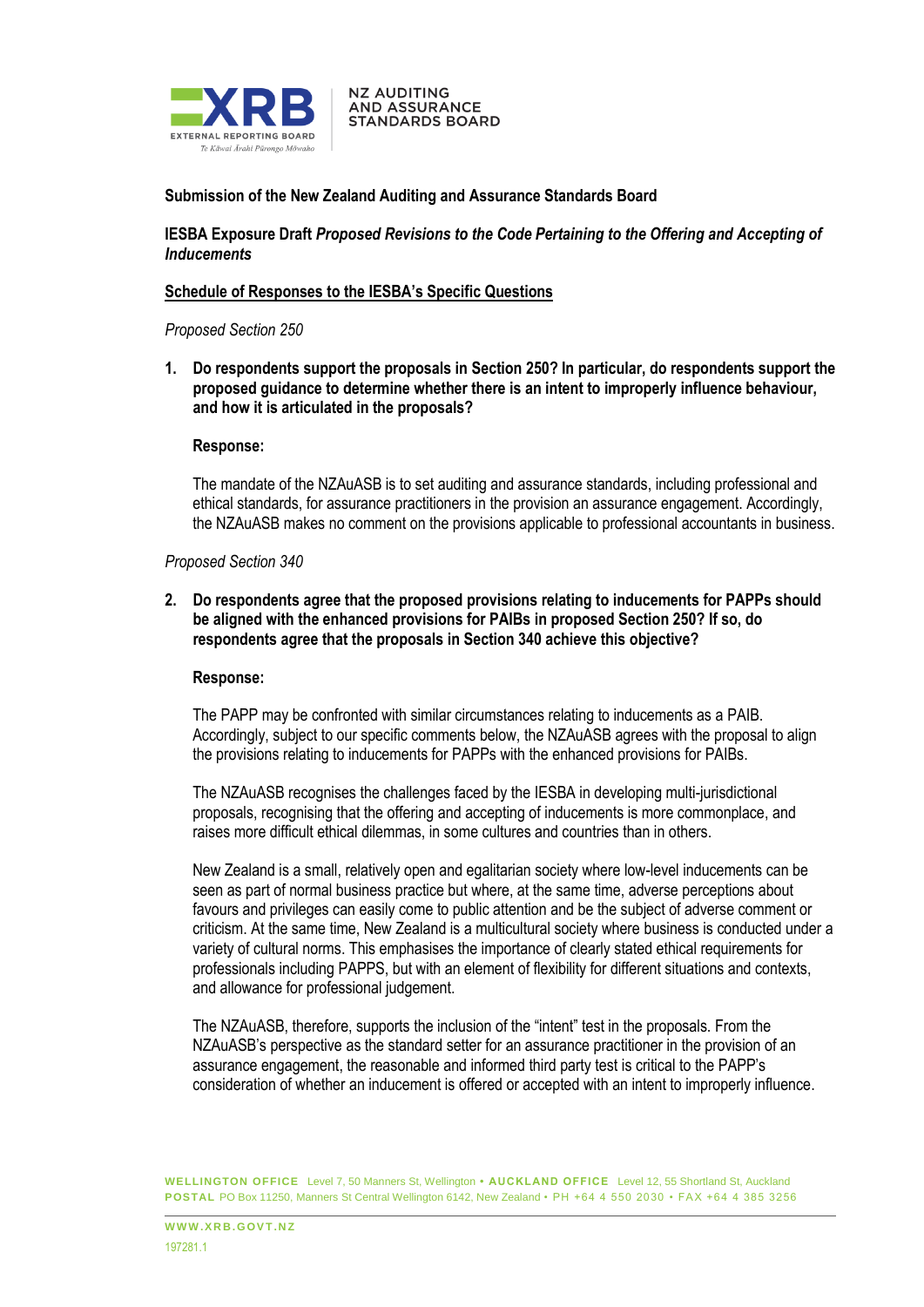# *Trivial and inconsequential*

The proposal uses "trivial and inconsequential" to set the bar for determining the professional accountant's response to the inducement (see paragraph 340.10 A1). However, there is no definition of trivial and inconsequential, and the NZAuASB recommends that the IESBA include some guidance around its meaning.

What is trivial and inconsequential, and indeed whether inducements of any kind are acceptable, will depend on the type of transaction, the broader cultural and business context, and the parties involved. For example, inducements in a procurement situation are neither trivial nor inconsequential, and should be avoided entirely, while the tender process is open or tenders are being evaluated. In other circumstances, hospitality offered to a client (such as tickets to a sporting event) could be considered trivial or inconsequential, unless the situation could be perceived as unacceptable for other reasons (for example, the client is a public sector organisation).

The NZAuASB believes that in determining whether an inducement is trivial and inconsequential, the reasonable and informed third party test is also applicable. Particularly, in an assurance engagement, the perception that the inducement creates is critical to the assurance practitioner's consideration of whether the inducement is acceptable on that basis. Similarly, in many countries an inducement in a public sector context may be considered as less acceptable, applying the reasonable and informed third party test, than in a private sector context. The reasonable and informed third party test can also provide a basis for exercising professional judgement when cultural practices (such as customary giftgiving) could be seen to conflict with ethical standards.

## *Safeguards to eliminate threats to independence*

Paragraph 340.11 A4 provides an example of an action that might eliminate a threat created by offering or accepting an inducement. Taking an action to eliminate a threat does not absolve the PAPP of the need to disclose the circumstances to management or, where appropriate, those charged with governance. The NZAuASB recommends that guidance be added to this paragraph to remind the PAPP of the required duty to disclose.<sup>1</sup>

*Proposed Conforming Amendments to Independence Provisions*

## **3. Do respondents support the restructuring changes and proposed conforming amendments in proposed Sections 420 and 906?**

## **Response:**

The NZAuASB supports the restructuring changes and proposed conforming amendments in sections 420 and 906, however, the NZAuASB is concerned that the proposed conforming amendments do not adequately create the required linkage with Section 340. Paragraph 41 of the explanatory memorandum clearly explains the interaction between Section 340 and Sections 420 and 906. However, this interaction is not clear from the proposed conforming amendments. The NZAuASB recommends adding a paragraph within the introduction to sections 420 and 906 to create the linkage back to section 340.

The following wording is suggested:

 $\overline{\phantom{a}}$ <sup>1</sup> ISA 260, *Communication with Those Charged with Governance, paragraph 17(a)(ii)*